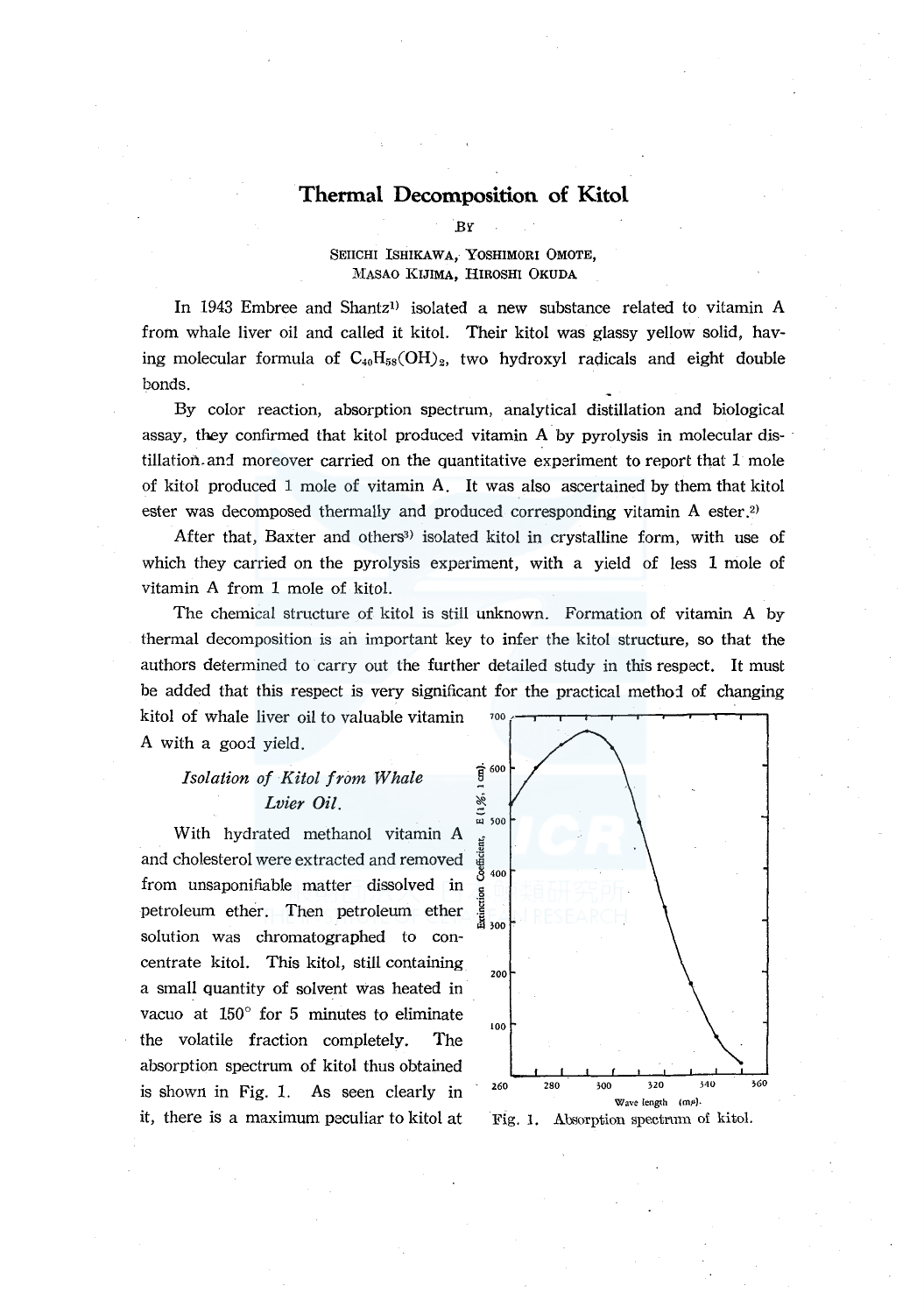# 62 S. ISHIKAWA, Y. OMOTE, M. KIJIMA, H. OKUDA

290 m $\mu$ , the extinction coefficient E (1%, 1 cm) being 670, much higher than E (1%, 1 cm, 286 m $\mu$ )=589 obtained by Embree, being 95% of Baxter's E (1%, 1 cm,  $290 \text{ m}\mu$ ) = 707. As such an extent of purity was considered not to hinder the following experiments, this kitol was used.

## *Change of Kitol During Molecular Distillation.*

Baxter and others<sup>1)</sup> confirmed that 1 mole of kitol palmitate produced 0.65 mole or 0.75 mole of vitamin A palmitate by molecular distillation at 240° to 270° under the vacuum of  $3\mu$ . Previously the authors<sup>2)</sup> observed that kitol was partly decomposed to produce vitamin A in the analytical distillation of unsaponifiable matter in whale liver oil. This time, however, the authors tried to distil kitol itself molecularly under high vacuum.

On the contrary to expectation the result was that most part of kitol was distilled by 5 minutes' heating at 220° without decomposition; but left not distilled by 1 minute's heating at 200° or 10 minutes' heating at 160°. (Figs. 2, **3** and 4) *<i>a* 





As clearly shown in these figures, it is danger to calculate the decomposition ratio of kitol to vitamin A on the basis of the result of the experiments, because the absorption spectrum does not change so much as it shows the clear formation of vitamin A. It would be noteworthy to clarify that free kitol was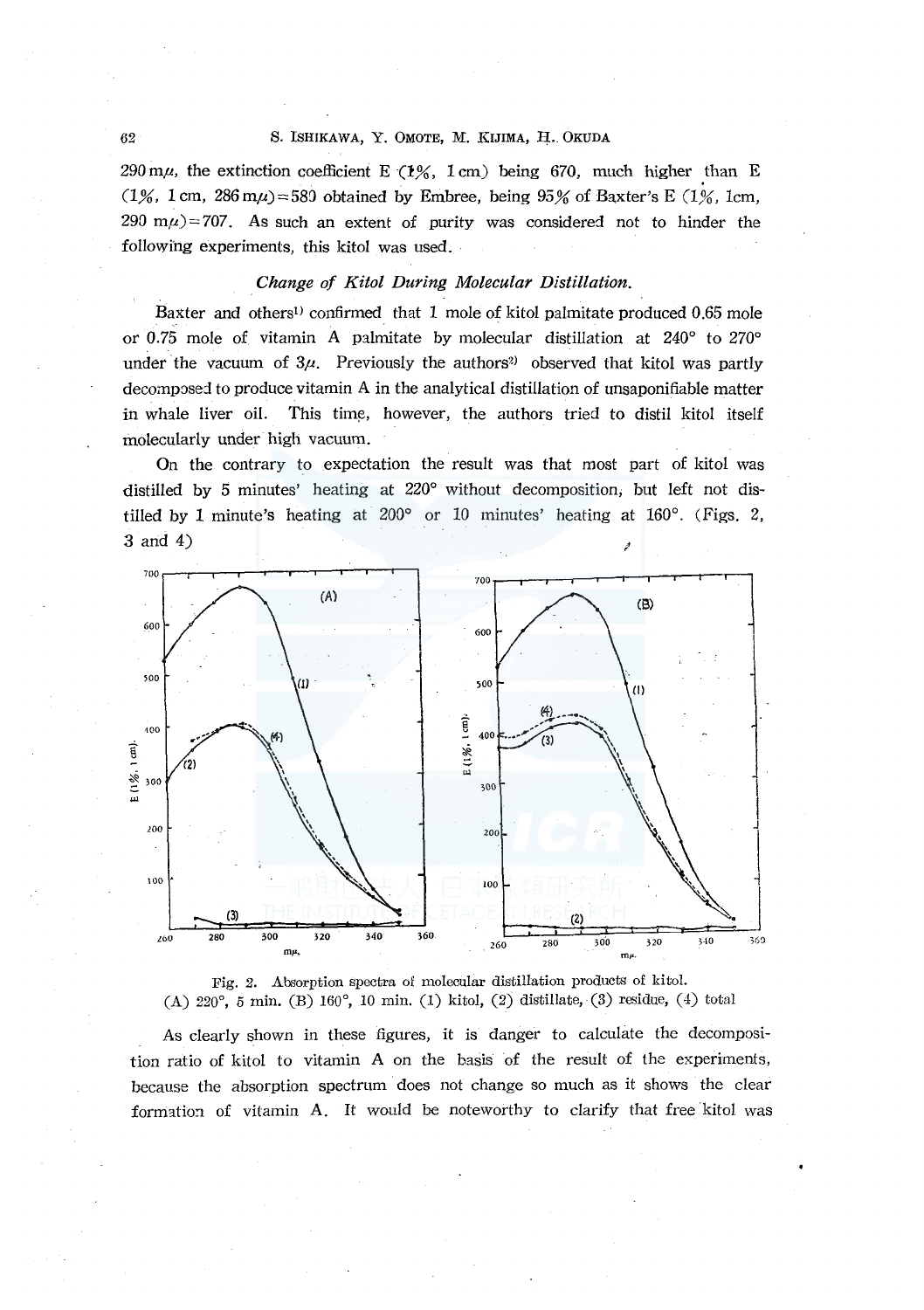



Fig. 4. Absorption spectra of molecular distillation products of kitol dissolved in the oil, *220°,* 5 min., (1) kitol, (2) distillate, (3) residue, (4) total.

Fig. 3. Absorption spectra of molecular distillation products of kitol, 200°, 1  $min, (1)$  kitol,  $(2)$  distillate,  $(3)$  residue,  $(4)$  total.

hardly decomposed and distilled out through molecular distillation under high vacuum and that this was true even if oil was added as solvent.

# *Change of Kitol Heated in Sealed Tube.*

After kitol dissolved in the corn oil was heated at 220° in the slender glass tube for 1 to 16 minutes, Embree and others<sup>1)</sup> determine the produced vitamin A by blue absorption value E (620 m $\mu$ ) with antimony trichloride and remaining kitol by E (286 m $\mu$ ) with vitamin A correction, on the basis of which decomposition ratio was calculated.

For the purpose of confirmation of vitamin A formation from kitol, kitol oil sealed in the glass tube with carbon dioxide was heated at  $220^\circ$ , with which absorption spectrum at 300 to  $350 \text{ m}\mu$  was persued. The curves obtained showed dearly formation of vitamin A (Fig. *5).* 

The result calculated by the application of the principle of AK method which was explained in the reliminary report<sup>1</sup> was that in case of 8 minutes' heating 1 mole of kitol produced 1.67 mole of vitamin A.

Through the more careful experiment under the same condition change of absorption spectrum between 260 and 350 m $\mu$  was studied. The result was shown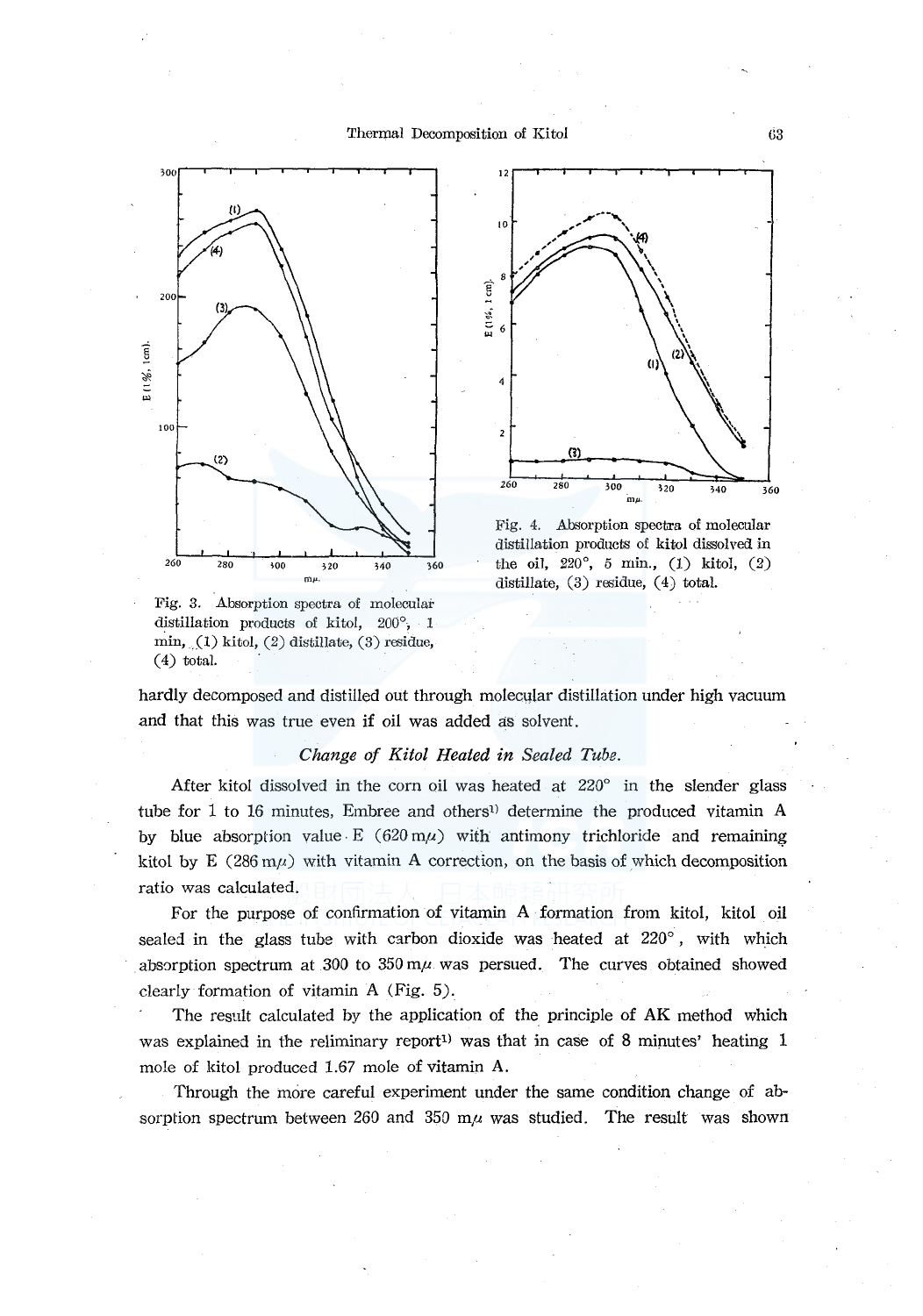

Fig. 5. Absorption spectra of decomposed kitol heated in the  $CO<sub>2</sub>$  sealed tube, at  $220^{\circ}$ , (1) O min., (2) l min., (3) 2min., (4) 8 min.



Fig. 6. Absorption spectra of decomposed kitol heated in the  $CO<sub>2</sub>$  sealed tube, at 220°, (1) 0 min., (2) I min., (2) I min., (3) 8 min.

in Fig. 6. The yield from 1 mole of kitol was 1.38 mole of vitamin A. However, the experiment of heating for 1 minute showed that the potency of kitol rather increased. This problem will be discussed in the future report, for there is a necessity for further study.

### *Change of Kitol Heated in Vacuum Sealed Tube.*

In order to improve the yield of vitamin A, the authors carried on a pyrolysis experiment about kitol under high vacuum (Fig. 7). After a thermal decomposition of kitol oil sealed under reduced pressure of  $10^{-4}$  mm, the conclusion that 1 mole of kitol produced 1.97 mole of vitamin A was derived as expected. Also in this case the experiment of 1 minute's ,heating showed that vitamin A formation ratio was negative. This fact suggests us that kitol is likely to be decomposed thermally through the complicated process.

# *Properties of Vitamin A Formed from Kitol Decomposed by Heat.*

It is still questionable whether or not vitamin A formed from kitol decomposed by heat is vitamin A in a strict sense. Perhaps it is possible that anhydro vitamin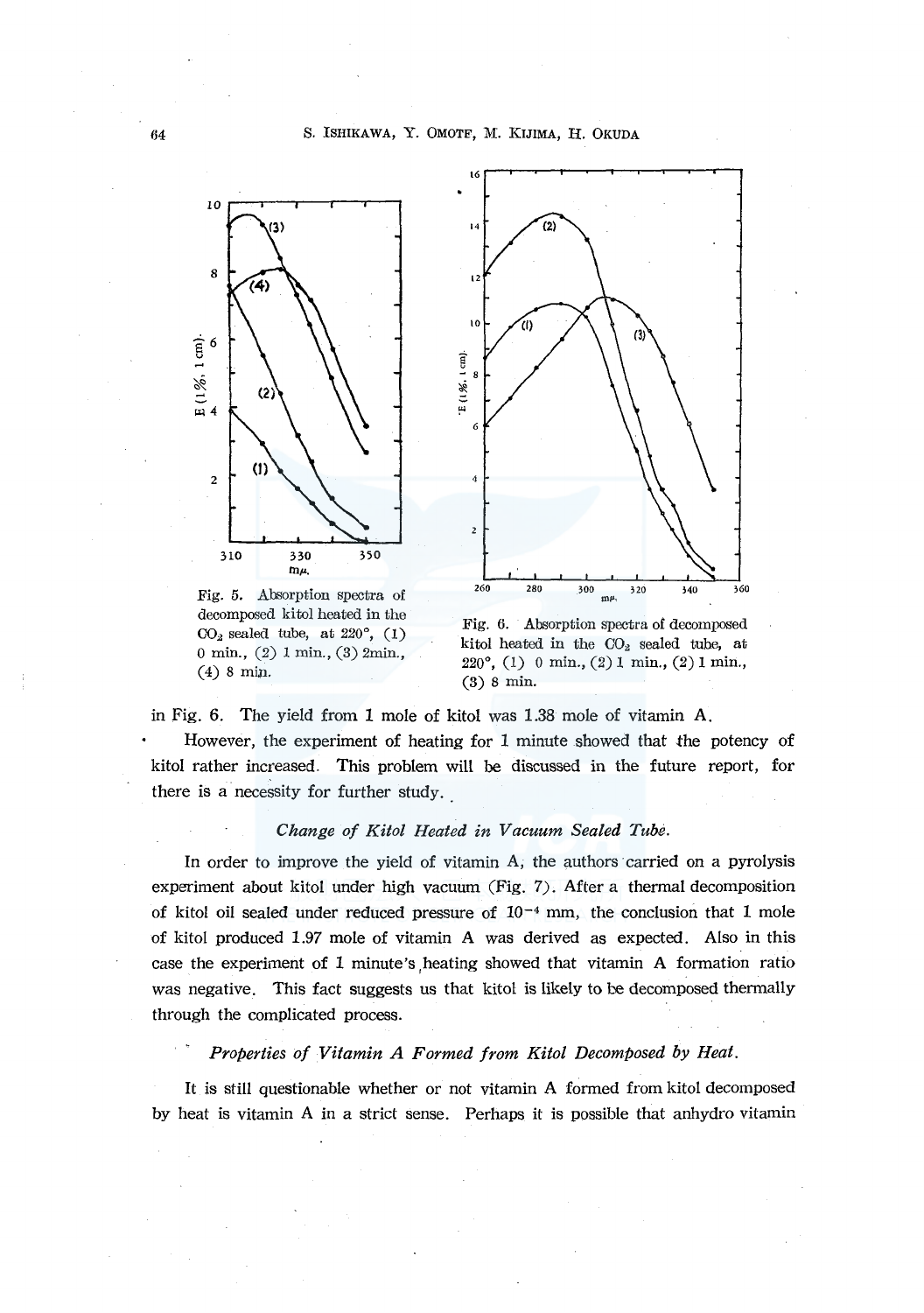

Fig. 7. Absorption spectra of decomposed kitol heated in the vacuum sealed tube, at 220°, in 10-4 mm, (1) 0 min, (2) 1 min., (3) 8 min.

A may be formed, too. In the present report, however, substances showing absorption spectrum similar to vitamin A which were formed from kitol decomposed, were all represented by vitamin A. The comparative color reaction between kitol oil and its thermally decomposed oil is shown in Table I.

This table shows clearly that the color reaction of thermally decomposed kitol oil quite agrees with that of vitamin A. Similarly to the preliminary report, the percentage of cis and trans vitamin A was determined, 21.2% for the former and the rest for the latter. It is interesting for the presumption of kitol structure that most of vitamin A produced from kitol is found to be trans type.

## Table I

| Reagent                                     | Kitol oil                                              | After thermal decomposi-<br>tion                   |  |
|---------------------------------------------|--------------------------------------------------------|----------------------------------------------------|--|
| Antimony trichloride                        | vivid red                                              | blue (rather stable)                               |  |
| Trichloro-acetic acid                       | red with more kitol oil,<br>colorless with less kitol. | azure blue                                         |  |
| Acetic anhydride and conc.<br>sulturic acid | $red\rightarrow$ reddish brown                         | blue $\rightarrow$ purple $\rightarrow$ dark green |  |

Color Reactions of Kitol before and after Thermal Decomposition

## **Experimental Part**

# *Experiment I. Isolation of Kitol from Whale Liver Oil.*

1 kg. of Antarctic whale liver oil was saponified. After ether extraction about  $200 \text{ g}$ , of unsaponifiable matter was obtained, dissolved in  $2 \text{ L}$  of petrolem ether, extracted with about 90% methanol, until the petroleum ether layer hardly gave blue color like vitamin A with antimony trichloride reagent. The petroleum ether solution washed with methanolic potash, then with water, was dried on sodium sulfate. This petroleum solution was passed through the chromatographic column  $(40 \times 4 \text{ cm})$  containing alumina. Then it was developed with petroleum ether saturated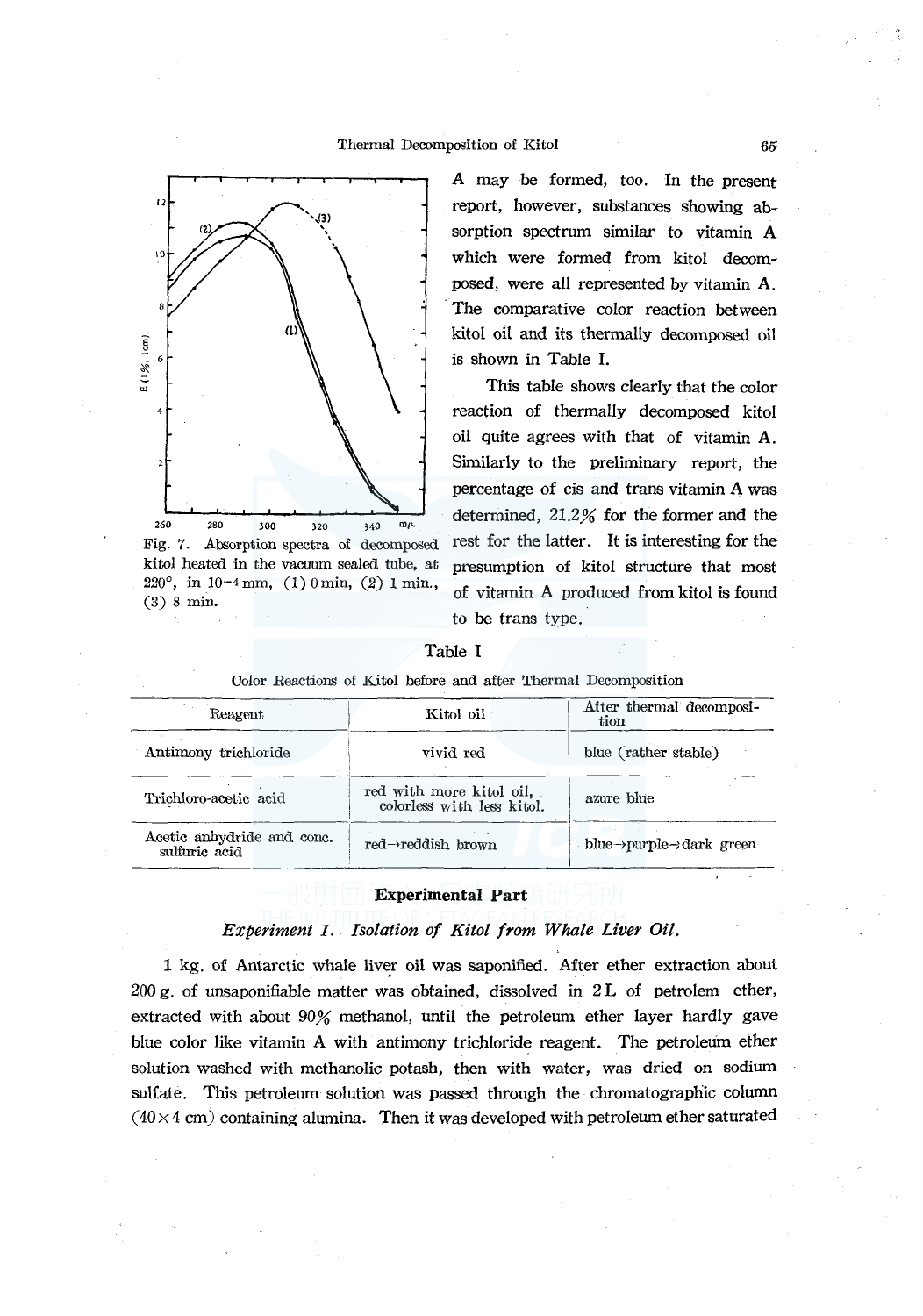## 66 S. ISHIKAWA, Y. OMOTE, M. KIJIMA, H. OKUDA

with methanol, when narrow orange band appeared at the bottom. This seemed to be anhydro vitamin A. When this layer eluted, alumina was nearly colorless and showed vivid red color peculiar to kitol with antimony trichloride reagent. The adsorbent was taken out and eluted with lL of petroleum ether and 50 cc. of methanol. This petroleum ether solution was washed with water and dried, chro-



:Micromolecular still.

matographed again. After extracting the adsorbent, the petroleum ether solution was evaporated to concentrate kitol as residue. It was heated in the micro molecular still shown in Fig. 8, at  $150^{\circ}$ , under  $10^{-4}$  mm for 5 minutes. The residue was glassy solid of orange color, showing vivid red with chloroform solution of antimony trichloride (30%), same but lighter color with 20% chloroform solution of trichloro-acetic acid and similarly red and soon reddish brown with acetic anhydride and cone. sulfuric acid. The absorption spectrum of finally obtained kitol was shown in Fig. 1.

# *Experiment 2. Molecular Distillation of Kitol (I).*

(1) Kitol obtained in the experiment 1 was heated at  $220^{\circ}$ , for 5 minutes under vacuum of  $10^{-4}$  mm in the apparatus shwon in Fig. 8 connected with Hickman's oil diffusion pump. After. reaction, evaporating surface was separated from condenser both being washed with isopropanol, the washing accurately diluted to a certain volume and the extinction was measured by Beckman spectrophotometer. Extinction· coefficient was obtained by extinction divided by gram of sample per 100 cc. Thus obtained extinction coefficient was figured in Fig. 2.

(2) The result of experiment with 10 minutes' heating at 160° was also shown in Fig. 2. The sum of extinction coefficient of the distillate and the residue is far smaller than that of the sample (control). This being likely to be effected by weighing and diluting errors, the same experiment was carried on with some solvent in order to reduce errors.

# *Experiment 3. Molecular Distillation of Kitol (2).*

(1) Evaporating benzine from the petroleum solution of kitol in vacuo, the residue gave viscous oil. Similar experiment to Exp. 1 was made with this oil. (Fig. 3).

(2) Molecular distillation of kitol oil.

Kitol and cod liver oil were distilled in order to make an experiment under the same condition as molecular distillation of natural liver oil. The cod liver oil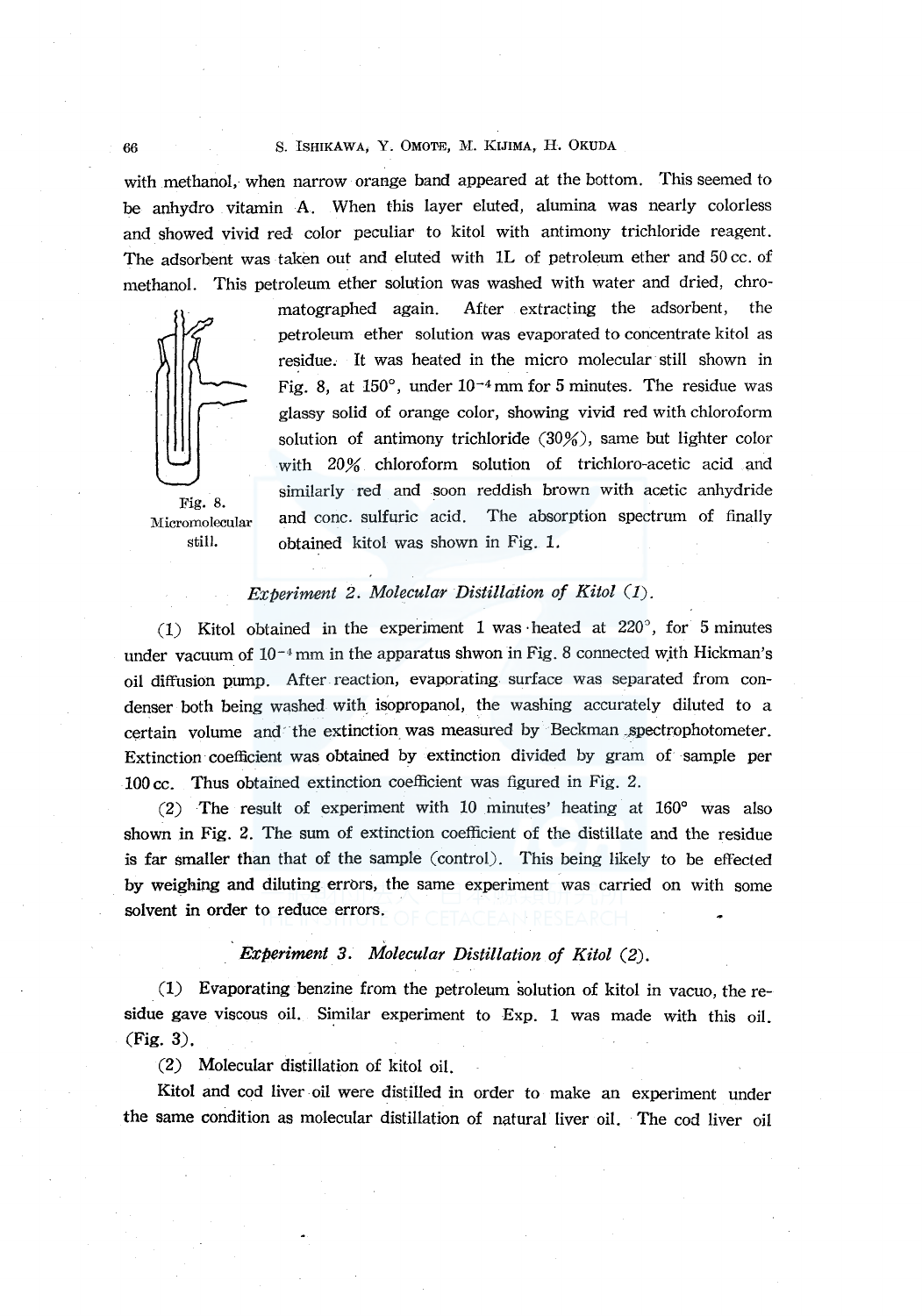# Thermal Decomposition of Kitol 67

was the residue after 5 minutes' distillation at  $150^{\circ}$  under  $10^{-4}$  mm in the apparatus shown in Fig. *7* with use of cod liver oil which had lost the. vitamin A reaction through the preliminary heating at 200° and stirring mixed with Japanese acid clay. The kitol oil was prepared from  $60 \text{ mg}$ . of kitol obtained in the experiment 1 and 1.1 g. of the above refined cod liver oil fully mixed. This kitol oil was used in the following experiments. Moreover, since the absorption spectrum of oil itself was affected by heat, the same cod liver oil which did not contain kitol was distilled under the same condition as above. (blank test). The results are shown in Fig. 4. Heating condition was: at 220 $^{\circ}$  for 5 minutes under 10<sup>-4</sup> mm.

# *Experiment 4. Thermal Decomposition of Kitol in Carbon Dioxide Sealed Tube* (1).

Kitol oil was weighed in a small test tube and the air in it was displaced by ·carbon dioxide. Instantly. after, it was sealed and heated. When reaction was finished, sealed tube was cut off, the content dissolved in isopropanol to measure its extinction. The result was shown in Fig. 5. It was heated at 220° for 1, 2 and 8 minutes.

Now, in order to find the amount of vitamin A and kitol from this result with AK method, for convenience's sake, extinction coefficients at  $330 \text{ m}\mu$  and  $310 \text{ m}\mu$ were analyzed. As spectrum of pure vitamin A were used the same date as in the preliminary report, while that of kitol was based on the spectrum obtained in Exp. 1 in the present report. Hence, the following equations are obtained.

 $A(330) = 1.439 \text{ E } (330) - 0.5175 \text{ E}(310)$ 

 $K(310) = 1.439 E(310) - 1.218 E(330)$ 

 $A(328) = 1.018 A(330), K(290) = 1.362 K(310)$ 

The equation to calculate decomposition ratio of kitol based on A (328) and  $K(290)$ , was mentioned in the preliminary report.<sup>5)</sup> The result was as follows.

| Heated for                               | $0 \text{ min.}$ | 1 min.  | $2 \text{ min.}$ | $8 \text{ min.}$ |
|------------------------------------------|------------------|---------|------------------|------------------|
| A(328)                                   | 0.265            | 0.635   | 5.79             | 7.225            |
| K(290)                                   | 5.05             | 9.40    | 6.18             | 1.77             |
| Mole of vitamin A<br>per 1 mole of kitol |                  | $-0.09$ | $-4.21$          | 1.67             |

# *Experiment 5. Thermal Decomposition of Kitol in Carbon Dioxide Sealed Tube (2).*

Almost similarly to Exp. 4, carbon dioxide displacement was made with special Exare and the range of the absorption spectrum was 260 to  $350 \text{ m}$ *u* (Fig. 7).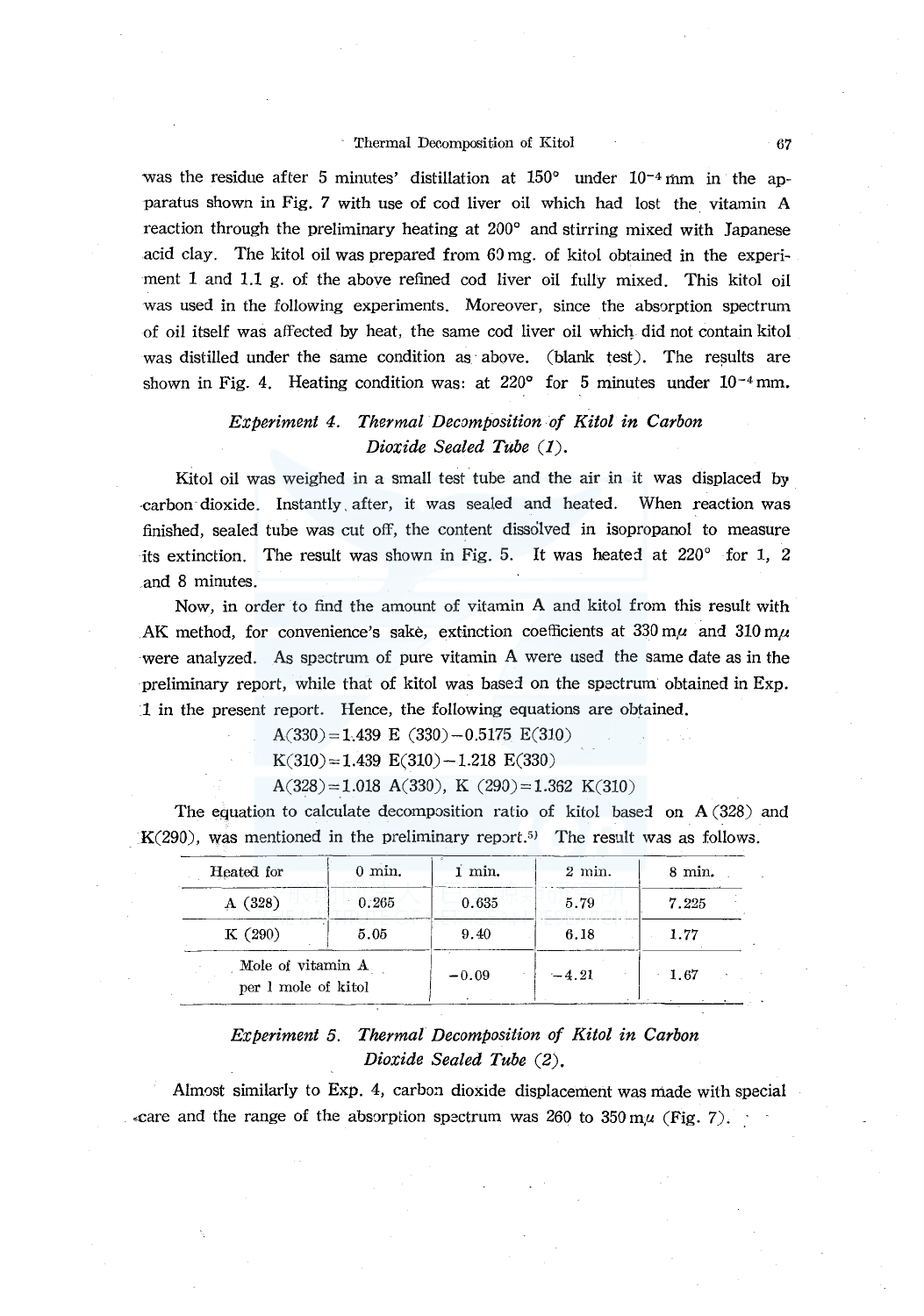AK equation was as follows:

 $A(328) = 1.018 \times \{1.115 \text{ E}(330) - 0.2942 \text{ E}(290)\}$  $K(290) = 1.115 E(290) - 0.4350 E(330)$ 

The result of calculation was:

| Heated for                               | $0 \text{ min.}$ | min.     | $8 \text{ min.}$ |
|------------------------------------------|------------------|----------|------------------|
| A(328)                                   | $-0.248$         | $-0.238$ | 7.17             |
| K(290)                                   | 10.87            | 14.25    | 6.64             |
| mole of vitamin A<br>per 1 mole of kitol |                  | $-0.02$  | 1.38             |

## *Experiment 6. Thermal Decomposition of Kitol in Vacuum Sealed Tube.*

Similar to Exp. 5, excepting that sample was sealed under vacuum of  $10^{-4}$ mm. The result of calculation was as follows.

| Heated for                               | $0 \text{ min.}$ | 1 min.    | $8$ min. |
|------------------------------------------|------------------|-----------|----------|
| A(328)                                   | $-0.248$         | $-0.0825$ | 7.225    |
| K(290)                                   | 10.87            | 11.24     | 7.89     |
| mole of vitamin A<br>per 1 mole of kitol |                  | $-0.361$  | 1.97     |

# *Experiment* 7. *Reaction Velocity of Maleic Anhydride with Vitamin A Produced.*

In the same method as the preliminary report<sup>5)</sup> maleic anhydride reagent reacted with vitamin A obtained by 8 minutes' heating of kitol oil in carbon dioxide. After 16 hours at 25°, the recovery was 20%. Since it is known that recovery of vitamin A and neovitamin A under the same condition is respectively  $3\%$  and  $83\%$ . the percentage of neovitamin A in the sample is calculated as follows.

% of newitamin A = 
$$
\frac{20-3}{83-3} \times 100 = 21.2\%
$$

Namely, the vitamin A obtained by the decomposition of kitol was found to consist of  $21.2\%$  of cis type and  $78.8\%$  of trans type.

#### **Summary**

(1) Kitol was distilled nearly without decomposition, through molecular distillation under I0-4 mm.